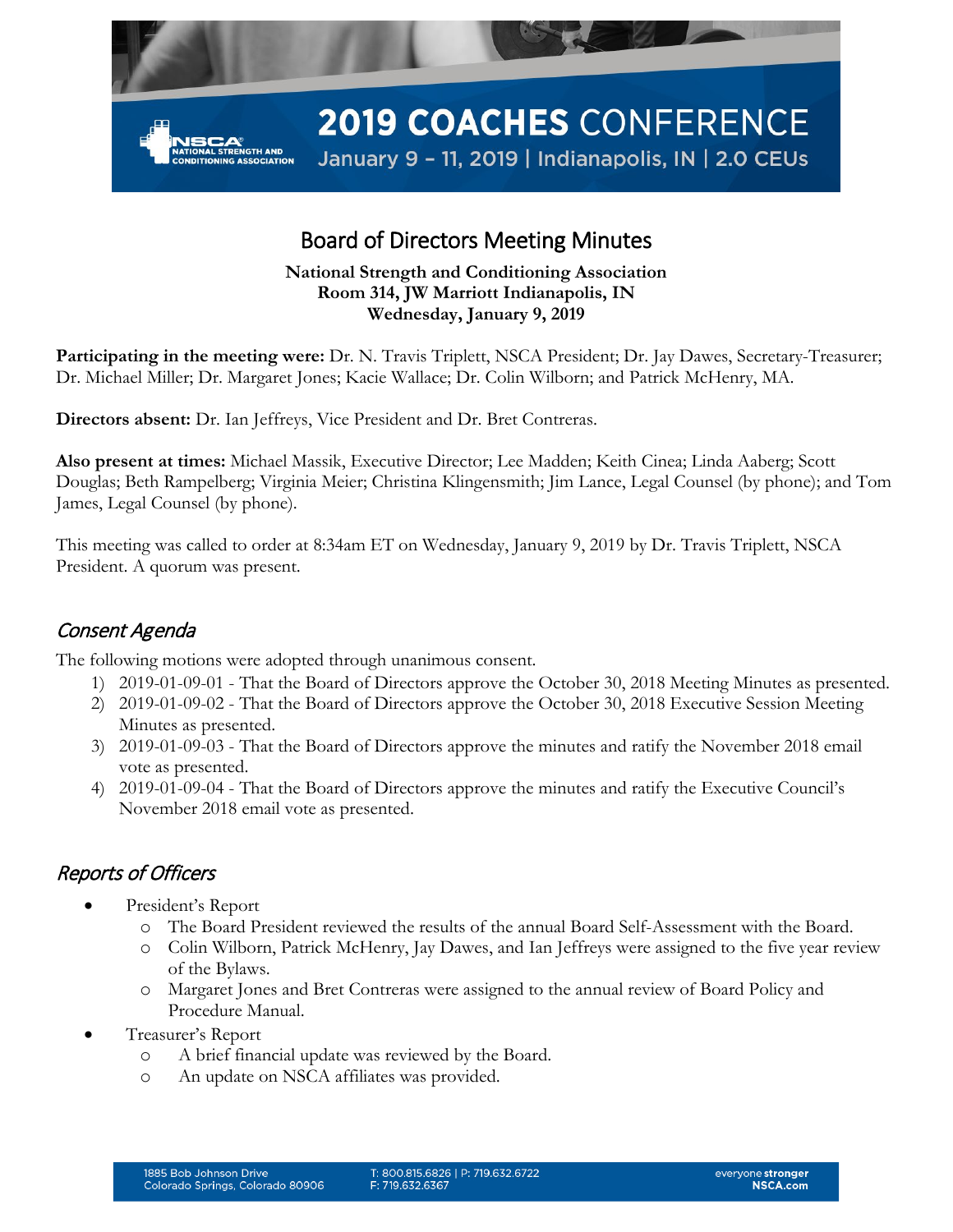

## Discussion Items and Motions

The Ethics Committee's workload was discussed.

**2019-01-09-05**--Approval of the revisions to the NSCA Codes, Policies, and Procedures **Proposed By:** Kacie Wallace **Vote:** Passed **Seconded By:** Patrick McHenry **Adopted Motion:** That the Board of Directors approve the revisions to the NSCA Codes, Policies, and Procedures as recommended by the Ethics Committee.

Michael Miller left the room. A quorum remained present.

**2019-01-09-06**--Application to form Rugby SIG **Proposed By:** Travis Triplett **Vote:** Passed **Seconded By:** Jay Dawes **Adopted Motion:** That the Board of Directors approve the application to form an NSCA Rugby Special Interest Group (SIG) based on the procedure for approving SIGs and as recommended by the Membership Committee.

Board Liaison were assigned to the Powerlifting SIG – Jay Dawes, Performing Arts SIG – Travis Triplett, and Rugby SIG – Ian Jeffreys.

Michael Miller returned to the room.

### Executive Session

- Executive Session for a legal update and Accreditation Board of Directors application discussion was called at 10:15am by Travis Triplett. Seconded by Colin Wilborn. Keith Cinea and Michael Massik remained in Executive Session, all other staff members were dismissed. Jim Lance and Tom James, Legal Counsel, joined by teleconference at 10:15am. Jim Lance and Tom James, Legal Counsel, left the call at 10:47am. Keith Cinea left the session at 10:47am. Keith Cinea, Linda Aaberg and Christina Klingensmith joined the session at 11:10am.
- Recess called at 11:50am and out of recess at 12:03pm. Lee Madden joined the session.
- All staff exited the room at 12:47pm.
- Return to Regular Session called at 1:13pm by Travis Triplett and seconded by Michael Miller.

# Follow-up Reports

- A report of student pricing at conference was presented.
- A JSCR Editor-In-Chief job description was presented.
- A follow up report on making journal articles older than three years free access was given. After one year of trial, it appears that this has not hurt membership numbers.
- Collaborative documents between the NSCA and other organizations were discussed.
- An NSCA brand presentation was given.
- A summary report of attending the ASAE's Exceptional Boards: Strengthening the Governance Team meeting was presented.